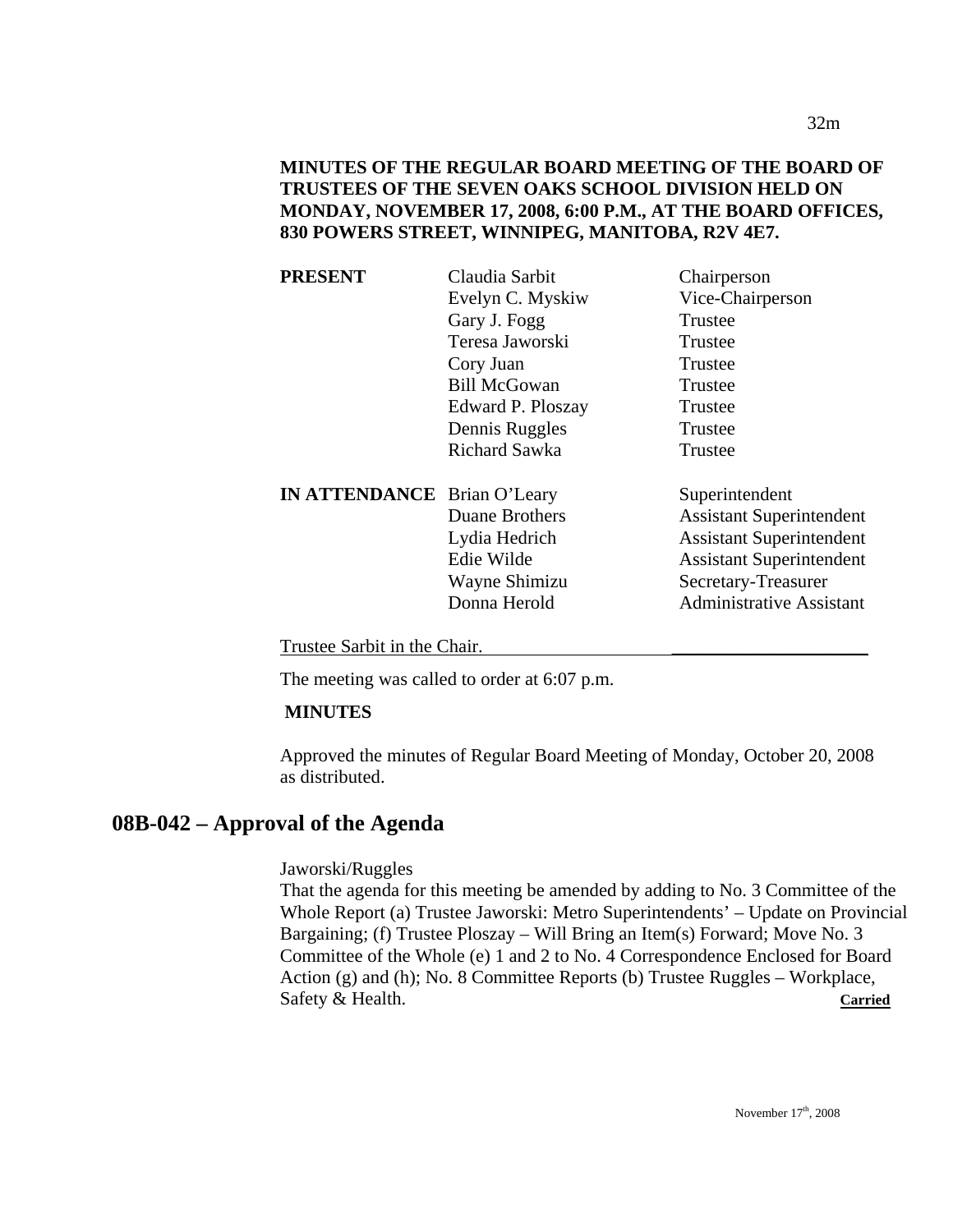### **COMMITTEE OF THE WHOLE**

# **08B-043 – Moved into Committee of the Whole at 6:12 p.m.**

Sawka/Ploszay That the Board move into Committee of the Whole. **Carried**

Trustee Myskiw in the Chair.

## **OFFICERS' REPORT**

Trustee Ruggles reported on outstanding issues with CUPE 731 regarding the current Collective Agreement.

Trustee Jaworski reported on Provincial Bargaining and the Metro Reporting Committee.

Trustee McGowan here entered the meeting at 6:14 p.m.

## **SPECIAL TIMED ITEM**

7:00 p.m. Cathy Grahlman, son École Seven Oaks Middle School

Trustee Sarbit in the Chair.

# **08B-044 – United Nations Association in Canada – Winnipeg Branch**

Jaworski/Juan That the Board contribute \$1,000.00 to support the Annual High School Human Rights Conference on December 10, 2008 at the University of Winnipeg. **Carried** 

# **08B-045 – Agreement with National Refrigeration & Heating Ltd.**

McGowan/Ploszay That the Board sign the Agreement with National Refrigeration & Heating Ltd. for the heating system replacement at Garden City Collegiate East. **Carried** 

# **08B-046 – Agreement with Loyal Construction Company**

November 17<sup>th</sup>, 2008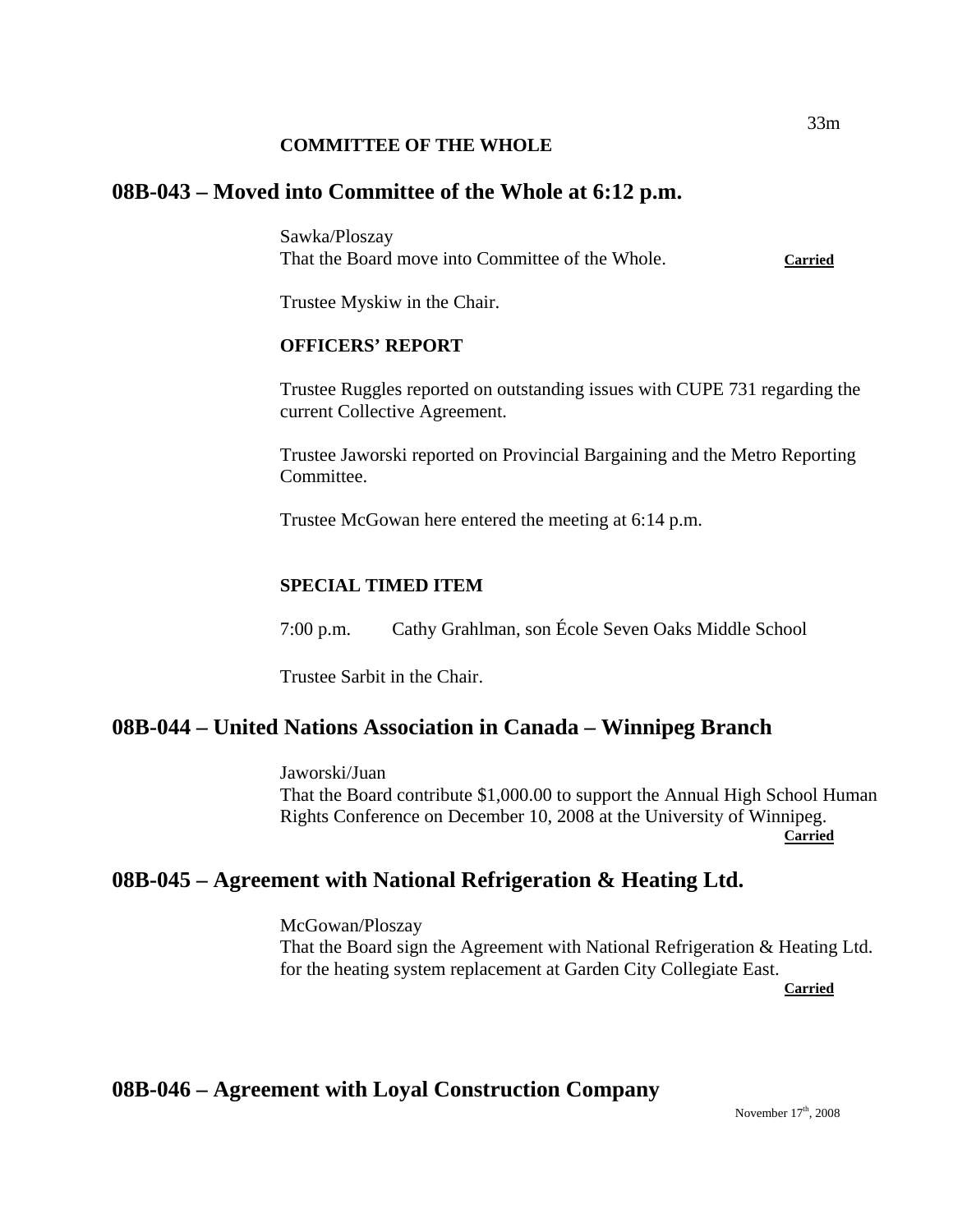Ruggles/McGowan

That the Board sign the Agreement with Loyal Construction Company for the room renovation phase III at James Nisbet Community School. **Carried**

# **08B-047 – Cancellation of Board Meeting**

Juan/Myskiw That the Informal Board meeting scheduled for Monday, November 24, 2008 at 6:00 p.m. be cancelled. **Carried**

# **08B-048 – Edmund Partridge Community School – Grooming Room Bid Summary**

Jaworski/Sawka That the Board approve Jed Construction as the successful bidder on the basis of low bid for the Edmund Partridge Community School Grooming Room. **Carried**

# **08B-049 – Maples Collegiate – YMCA Youth Exchanges Canada**

McGowan/Juan That the request of Maples Collegiate to participate in the Youth Exchanges Canada program be approved. **Carried**

# **CORRESPONDENCE RECEIVED FOR BOARD ACTION**

- − First Call for Nominations 2009-2010 MAST Executive.
- − Call for 2009 Resolutions to be submitted to the MAST office no later than Friday, December 12, 2008.

## **SUPERINTENDENTS' REPORT**

- − 2007-2008 School Books Review Report: Report to the Board of Trustees and Summary of School Accounts.
- − Discussion on Joint Statement on Physical Punishment of Children and Youth.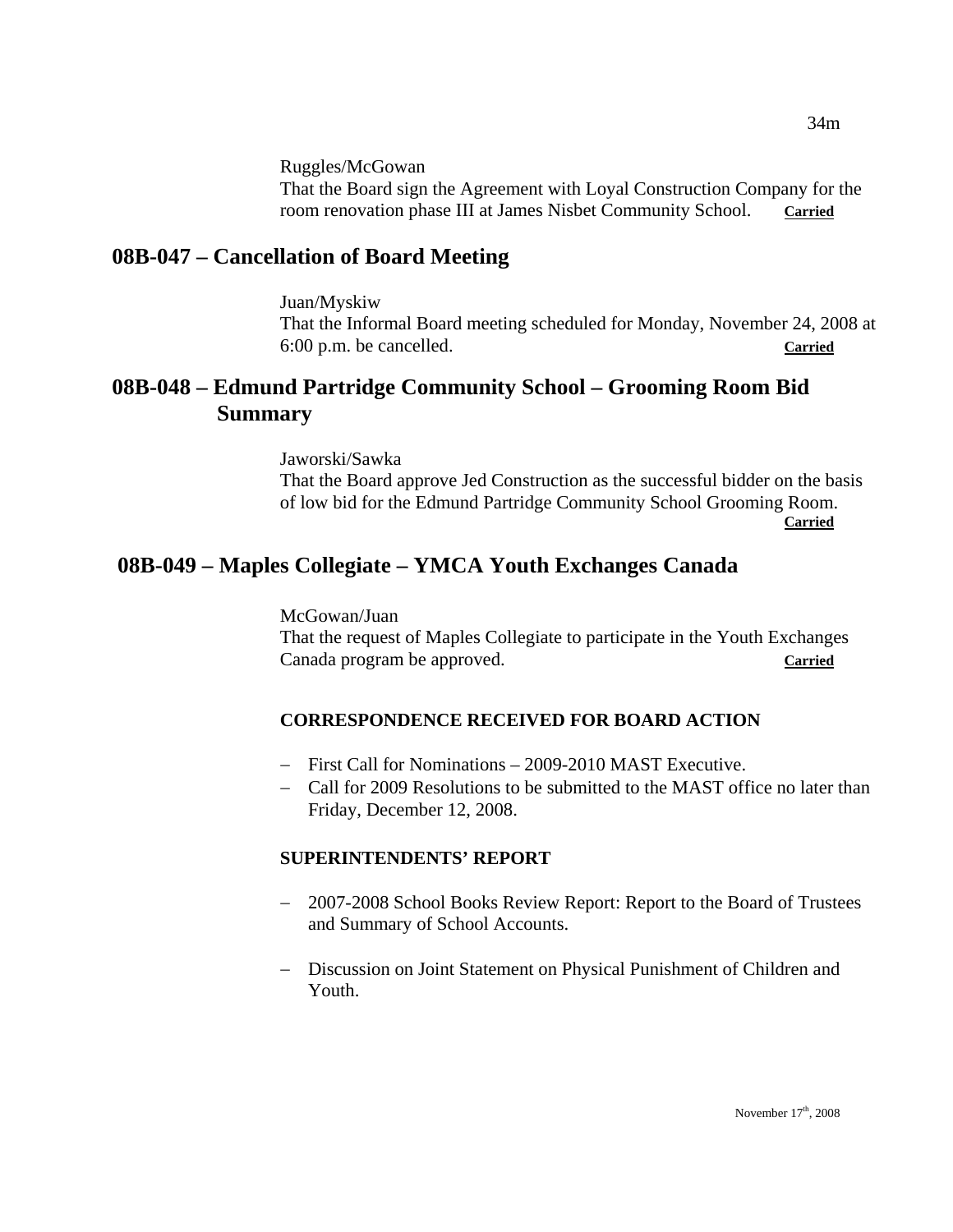# 35m **08B-050 – Joint Statement on Physical Punishment of Children and Youth**

Jaworski/Ruggles That the Seven Oaks School Division endorse the Joint Statement on Physical Punishment of Children and Youth.

# **08B-051 – Consent Agenda**

Fogg/Juan That the Consent Agenda be approved. **Carried**

#### **CONSENT AGENDA**

Cheque Listing – October 2008

That cheques #900678-#900988, #90000740-#90001174 and #9035-#9057 US in the amount of \$2,633,050.24 be approved.

MCM Architects Inc. Invoice No. 4442

That Invoice No. 4442 for the Centennial School demolition in the amount of \$4,291.45 be paid to MCM Architects Inc.

Norwin Roofing Ltd. Invoice No. 13486

That Invoice No. 13486 for the West St. Paul School roof in the amount of \$174,825.00 be paid to Norwin Roofing Ltd.

Statutory Holdback on Norwin Roofing Ltd. Invoice No. 13486

That 7 ½ % Statutory Holdback on Invoice No. 13486 for the West St. Paul School roof in the amount of \$13,500.00 be paid to the Seven Oaks School Division/Norwin Roofing Ltd. Account.

Paragon Industries Ltd. Certificate of Payment #3

That Certificate of Payment #3 for the Centennial School demolition in the amount of \$145,109.60 be paid to Paragon Industries Ltd.

Statutory Holdback on Paragon Industries Ltd. Certificate of Payment #3

That 7 ½% Statutory Holdback on Certificate of Payment #3 for the Centennial **CONSENT AGENDA**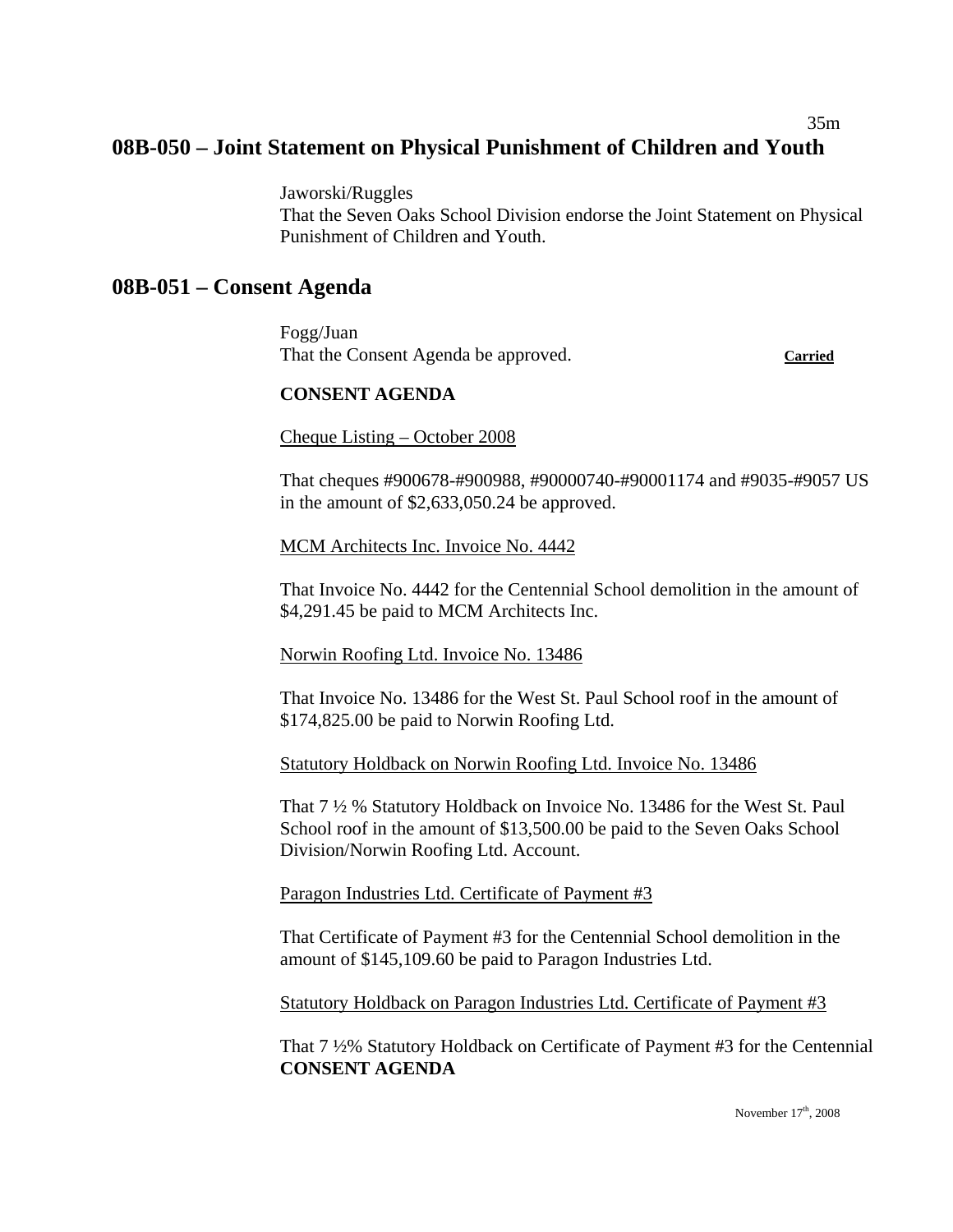36m School demolition in the amount of \$11,205.38 be paid to the Seven Oaks School Division/Paragon Industries Ltd. Account.

#### Stantec Consulting Invoice No. 336992

That Invoice No. 336992 for the West St. Paul School roof in the amount of \$2,625.00 be paid to Stantec Consulting.

### Westland Construction Ltd. Certificate of Payment #2

That Certificate of Payment #2 for the Garden City Collegiate link and renovation in the amount of \$234,376.05 be paid to Westland Construction Ltd.

### Statutory Holdback on Westland Construction Ltd. Certificate of Payment #2

That 7 ½ % Statutory Holdback on Certificate of Payment #2 for the Garden City Collegiate link and renovation in the amount of \$18,098.54 be paid to the Seven Oaks School Division/Westland Construction Account.

### Lesia Szwaluk, President, Ukraine-Kyiv Pavilion

That the Board direct the administration to prepare a rental agreement for Folklorama 2009 for the Ukraine-Kyiv Pavilion for the use of Maples Collegiate from August 4, 2009 to August 18, 2009.

#### MTS Allstream Inc. – Easement Agreement

That the Board sign the Easement Agreement with MTS Allstream Inc. for the property located on 2536 McPhillips Street, Certificate of Title No. 1478936.

## **ITEMS OF INFORMATION**

## **COMMITTEE REPORTS**

− Trustee Ruggles reported on Workplace, Safety and Health: Excessive Risk – Risk Exceeds Reported Chemicals.

## **OTHER REPORTS**

− Trustee Jaworski reported on the Manitoba Addictions Awareness Week and MAST: Aboriginal Education.

## **CORRESPONDENCE**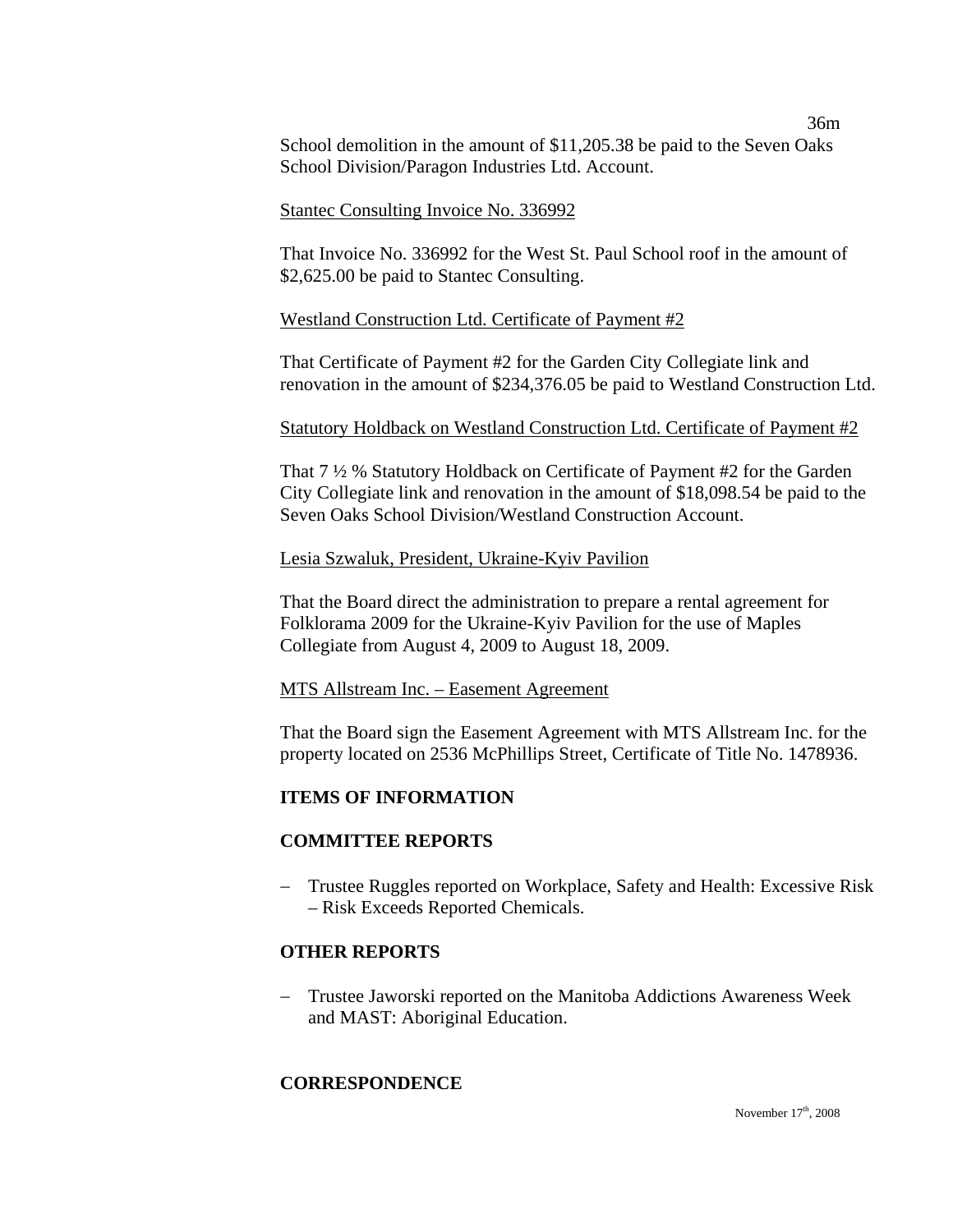- − Denise Henning, President, University College of the North: Linkages Conference – "Building Bridges: Partnerships in Northern Education".
- − Barbara Brown, Manager, Koats for Kids Program, United Way: Thank you letter for assisting in the launch of the  $20<sup>th</sup>$  Anniversary for Koats for Kids.
- − Rick Dedi, Executive Director, Public Schools Finance Board: Family Choices Capital Fund for the establishment and expansion of early learning and child care spaces in Manitoba Public Schools.
- − Leigh-Anne Bowles, Manager, Youth Relations, United Way of Winnipeg: United Way Student Community Service Award recipients from Seven Oaks School Division for 2007/2008.
- − Cheryl Zelenitsky, Board Chair, Evergreen School Division: Letter to Dr. Joan Durrant, Associate Professor, Department of Family Social Sciences, endorsing the Joint Statement on Physical Punishment of Children and Youth.
- − Steve Power, Director, Schools Finance Branch: Approval of capital reserve approved for the Garden City Link addition for use for the Edmund Partridge Community School renovation.
- − Stuart Briese, Progressive Conservative Critic for Intergovernmental Affairs: Bill 46 – The Community Revitalization Tax Increment Financing Act.
- − MAST: Executive Highlights November 3, 2008; CSBA Infopicks-Cyberbullying; Nominations for the Premier Award for School Board Innovation; Newspaper Clippings from October 15 to 22, 2008; Portage La Prairie – Superintendent/Secretary-Treasurer Bulletin; CSBA Infopicks – Student Expenditures; Newspaper Clippings from October 22 to 29, 2008; CSBA Infopicks – Trustee Elections in Nova Scotia.
- − Cliff Meder, Director of Operations, Maintenance Transportation and Custodial Services: Letter to Public Schools Finance Board – Garden City Roof Replacement and Structural Reinforcement Phase II.
- − Rick Dedi, Executive Director, Public Schools Finance Board: Authorization to proceed with tender to relocate portable from Old West Kildonan site to École Leila North Community School.
- − Wayne Shimizu, Secretary-Treasurer: Letter to Minister of Education regarding 2007-2008 fiscal financial year end accumulated deficit.
- − MAST Salary Bulletin: Whiteshell School District and Whiteshell Teachers' Association.
- − MAST Salary Bulletin: Frontier School Division and United Steelworkers of America Local 8144 (Lynn Lake Custodians, Maintenance and Clerical).
- − MAST Salary Bulletin: Frontier School Division and United Steelworkers of America Local 8144 (Leaf Rapids Education Centre – Custodians).

# **CORRESPONDENCE**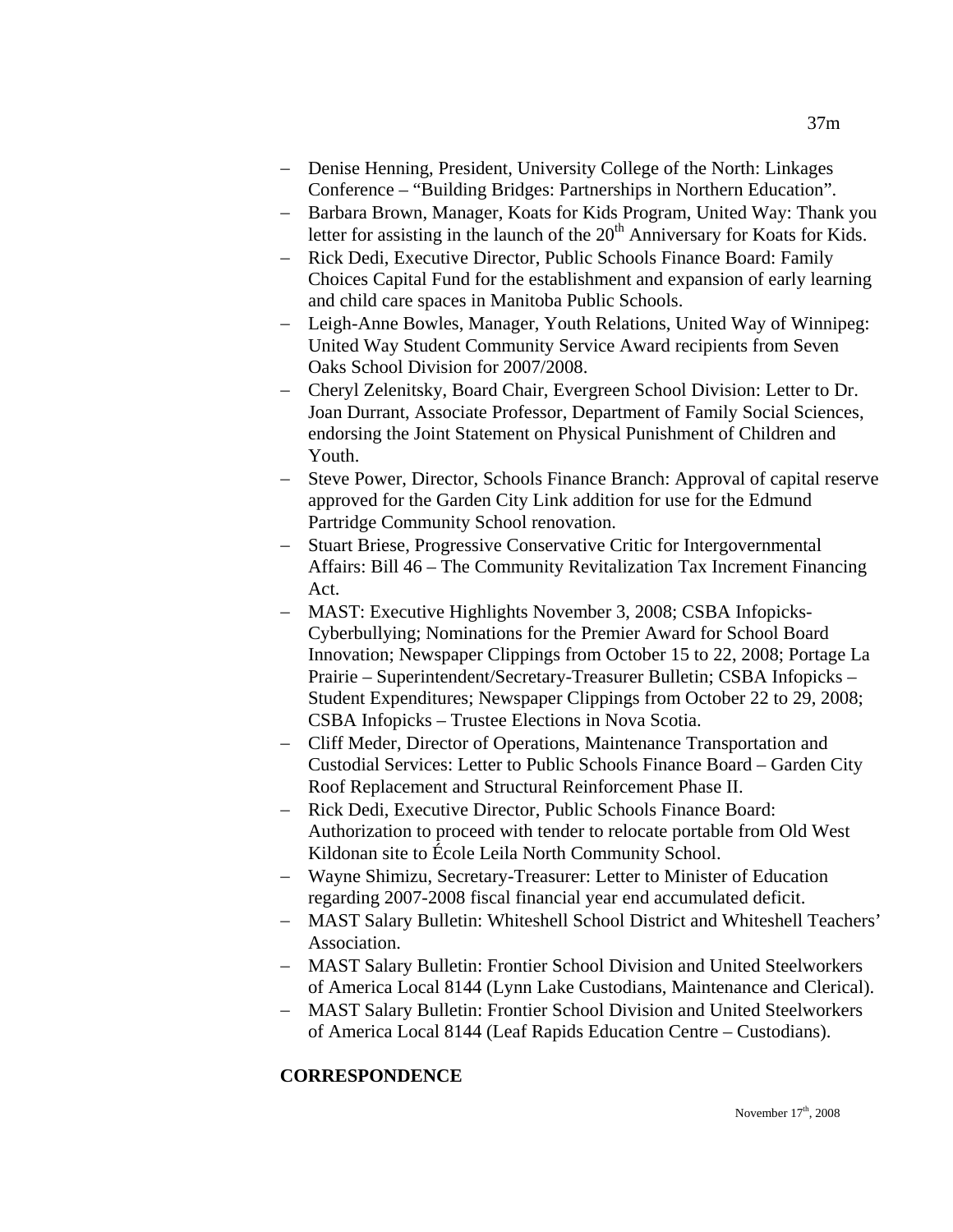- − MAST Labour Relations: Update: CPI, Unemployment Rate, Regional Trends.
- − News Release: New \$1-Million Bright Futures Fund Encourages At-Risk Students to Stay in School and pursue College and University.
- − MAST Salary Bulletin: Lakeshore School Division and Canadian Union of Public Employees Local 3206.
- − George Coupland, Director, Labour Relations, MAST: Workers Compensation Board Correspondence regarding Extension of Coverage to School Divisions.
- − Jennifer Esau, Administrative Assistant, MAST: MAST Membership 2008/2009.
- − Cliff Meder, Director of Operations, Maintenance Transportation and Custodial Services: Letter to Public Schools Finance Board – Leila North Community School Portable Classroom Relocation Tenders (Westland Construction Bid, Gardon Construction Bid, Parkwest Projects Bid, Jed Construction Bid, Red Lake Construction Bid; Letters from Stantec Construction, Paragon Industries, Brunger Industries).
- − G.F. Barnes, Secretary-Treasurer, Brandon School Division: Matters to be raised at MAST Executive.
- − Rick Dedi, Executive Director, Public Schools Finance Board: Centennial School Demolition – Support for Additional Work.
- − Number Ten Architectural Group West Kildonan Collegiate Change Order No. 29.
- − Number Ten Architectural Group West Kildonan Collegiate Change Order No. 30.
- − Joanna Blais, Director, Manitoba, Education Citizenship and Youth, Program and Student Services Branch: IPSA Program.
- − Manitoba Association of Parent Councils: Fall 2008 Newsletter.
- − Manitoba, Education Citizenship and Youth: Not in My School! 2008-2009 Bullying Awareness Activity Kit. The Pupil Transportation Unit – Manitoba, Education Citizenship and Youth: The Signal – October 2008 Issue.
- − Gail Cosman, President, Nestlé Waters: Continued sale of bottled water in Seven Oaks facilities.
- − Pembina Trails School Division: Community Report, Volume Four, Issue One, Fall 2008.

# **ANNOUNCEMENTS**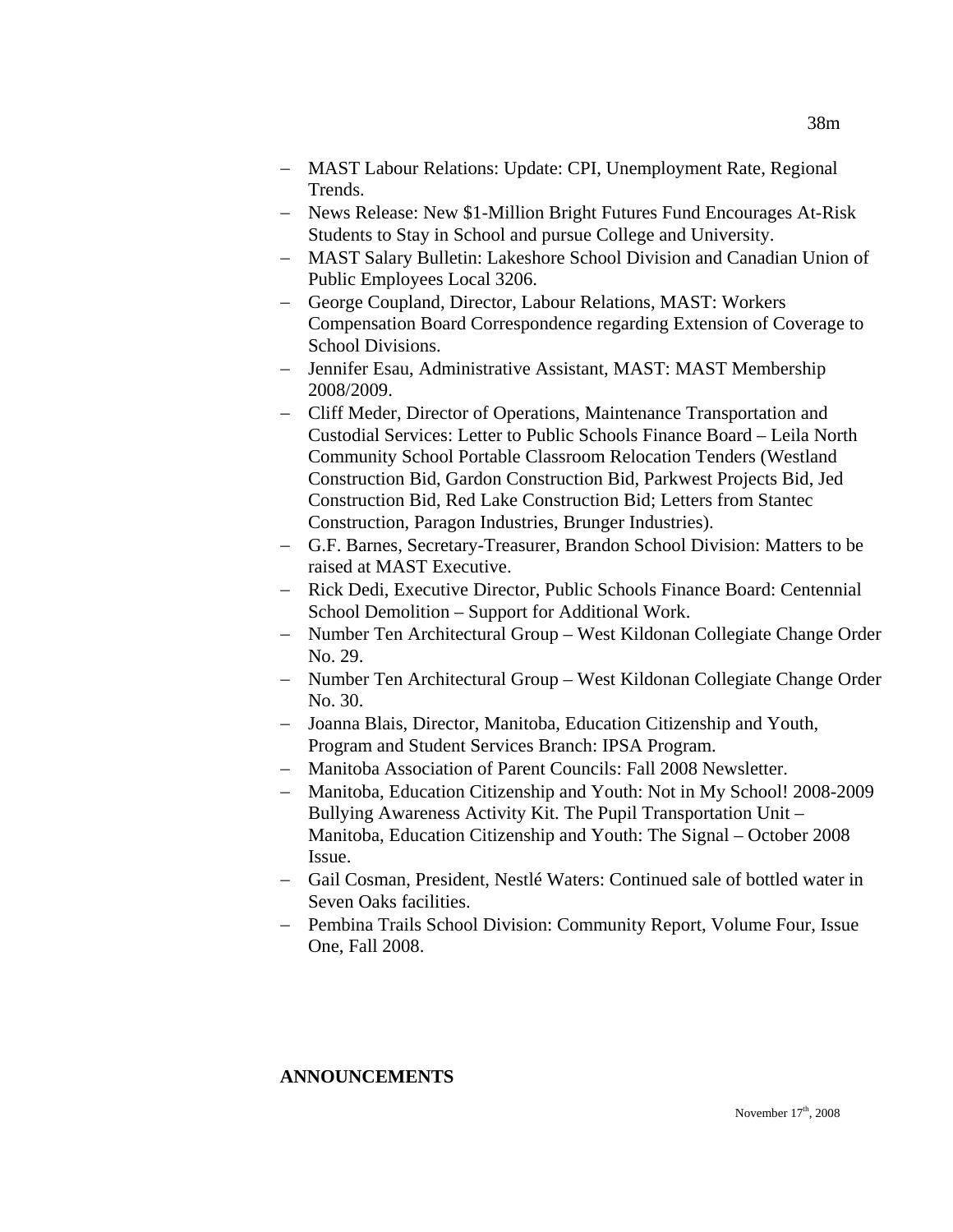- − Regular Board Meeting Monday, December 1, 2008 6:00 p.m.
- − Informal Board Meeting Monday, December 8, 2008 6:00 p.m.
- − Regular Board Meeting Monday, December 15, 2008 6:00 p.m.
- − Regular Board Meeting Monday, January 12, 2009 6:00 p.m.
- − Informal Board Meeting Monday, January 19, 2009 6:00 p.m.
- − Regular Board meeting Monday, February 2, 2009 6:00 p.m.
- − Divisional P.D. Monday, February 9, 2009.

# **8B-052 – Moved to Committee of the Whole at 8:58 p.m.**

Fogg/McGowan That Board here returned to the Committee of the Whole at 8:58 p.m.

### **SUPERINTENDENTS' PERSONNEL REPORT**

# **08B-053 – Superintendents' Personnel Report**

Ploszay/Juan That the Superintendents' Personnel Report be ratified. **Carried**

#### SUBSTITUTE TEACHER APPOINTMENTS

| <b>Edward Bachewich</b> | Jagmeet Multani         |
|-------------------------|-------------------------|
| Satish Bajaj            | <b>Kimberly Niesink</b> |
| Carol Cook              | Jay Oswald              |
| <b>Connie Decorby</b>   | <b>Aislinn Richards</b> |
| Tobias Duggan           | Donald Sparkes          |
| <b>Kelly Haines</b>     | Amandeep Sran           |
| <b>Rupinder Mann</b>    | <b>Brennan Stadnyk</b>  |
| Kenneth Marshall        | Jennifer Wagner         |
| Tania Martens           | Nenad Zdjelar           |
|                         | Kim Zeglinski           |

#### CUSTODIAN APPOINTMENTS

The following were appointed to full-time (8 hours per day) on-supply custodians:

Andrew Gradt, effective November 10, 2008 Jesse Robinson, effective November 6, 2008

#### **SUPERINTENDENTS' PERSONNEL REPORT**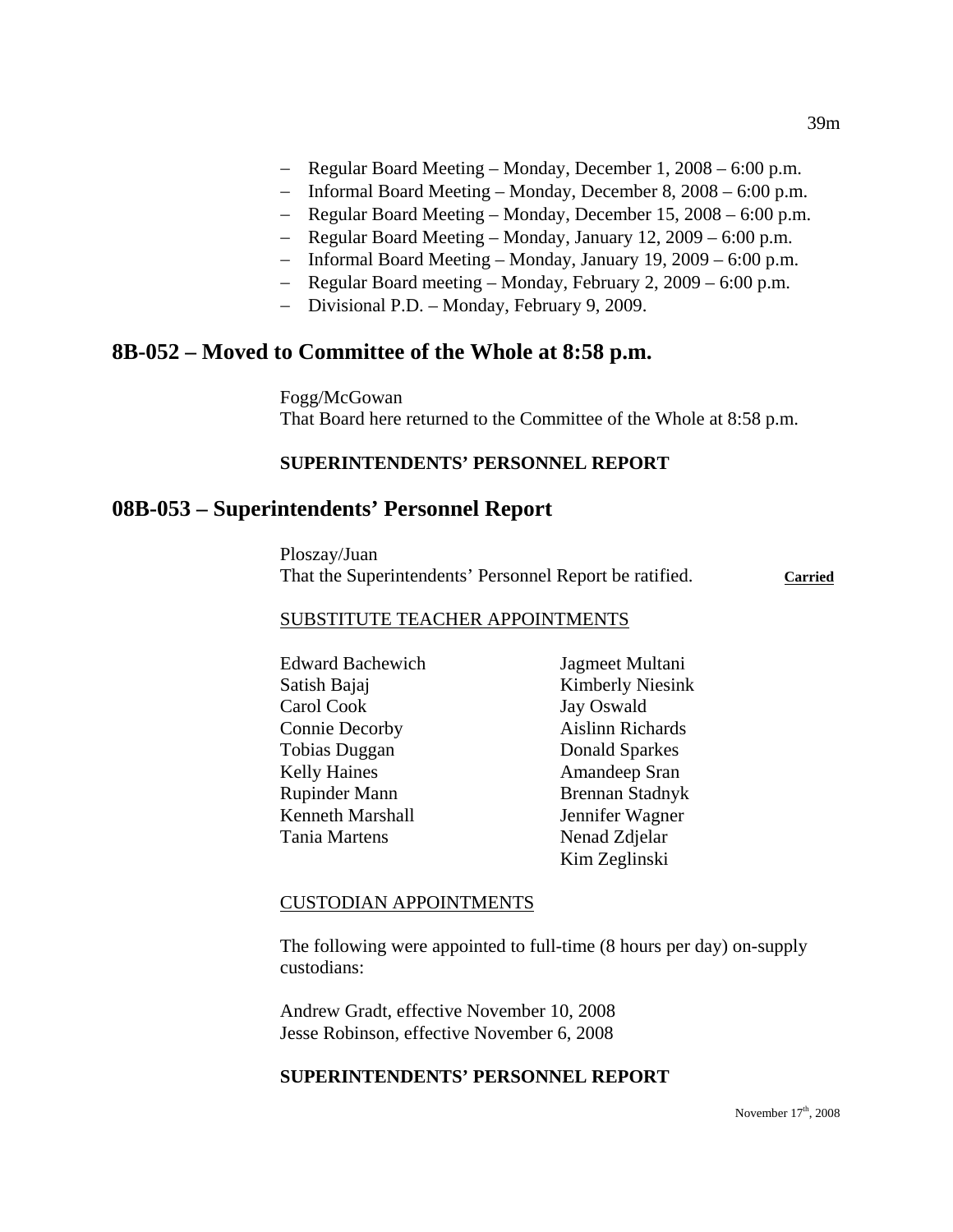### TEACHER MATERNITY AND PARENTAL LEAVE

Angela Belot was granted maternity and parental leave effective January 13, 2009 to January 12, 2010.

Robert Ens was granted parental leave effective March 2, 2009 to March 27, 2009.

Cara Kolt was granted an extension to her maternity leave, without pay, effective January 4, 2010 to June 30, 2010.

#### PARAPROFESSIONAL LEAVE OF ABSENCE

Vijayaluxmi Shell was granted a leave of absence, without pay, from her paraprofessional position effective November 17, 2008 to June 30, 2009.

#### SECRETARY RETIREMENTS

The following secretaries gave notice of intent to retire:

Bonnie Amy, effective December 27, 2008 Patricia Spakowski, effective December 31, 2008

## **SUPERINTENDENTS' REPORT**

The following matters were received as information:

- − Personnel Matters.
- − Audit Committee.
- − Financial Update.
- − City of Winnipeg Assessment Update.
- − Cameras on School Buses.

The following matters were deferred to the next meeting:

- − Cooperation with Winnipeg School Division.
- − Issues from Recent Professional Development Sessions.
- − Trustee Ploszay will bring an item(s) forward.

#### **ADJOURNMENT**